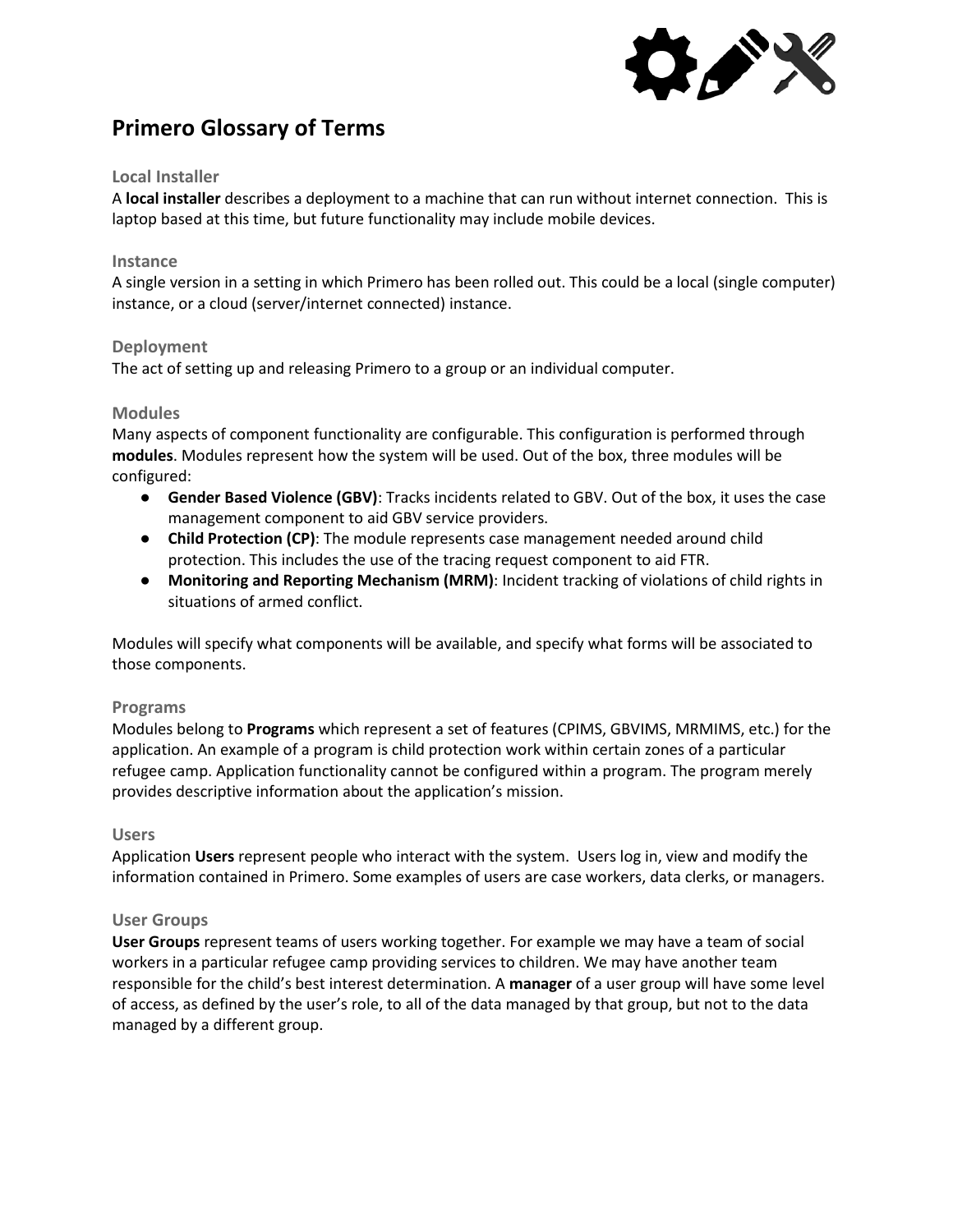## **Roles**

Users will have **Roles**, which define what particular users are allowed to do: read records, modify records, run reports, configure the system. Examples of roles are GBV Case Worker, GBV Manager, GBV Coordinator.

Along with defining what actions the user is allowed to perform, roles also limit what kind of information is visible about individual records for a specific user. For example, a GBV Social Worker may be allowed to view and edit personally identifiable information (such as name, age, and sex) about a particular client, while a GBV Manager will only see a reduced set of information about that same person (age and sex, but not the name), and will not be allowed to edit any of it.

The general term for these limits to what the user can do and what a user can see is **authorization**.

## **Records**

A **record** describes an individual piece of data. The three permitted record types are cases, incidents, and tracing requests.

## **Modals**

A modal is a "floating window within the current window. This is used on exports, imports, flagging, etc. (See Below)



**Fields**

A **field** is an individual piece of information within a record. Fields are things like name, age, date of birth. Sometimes one field can be used to store several values like a list of protection concerns or all the languages spoken. Fields come in a handful of types:

- Text
- Text Area
- Check Boxes and Tick Box
	- "Options" this will allow you to select what options can be checked by your users.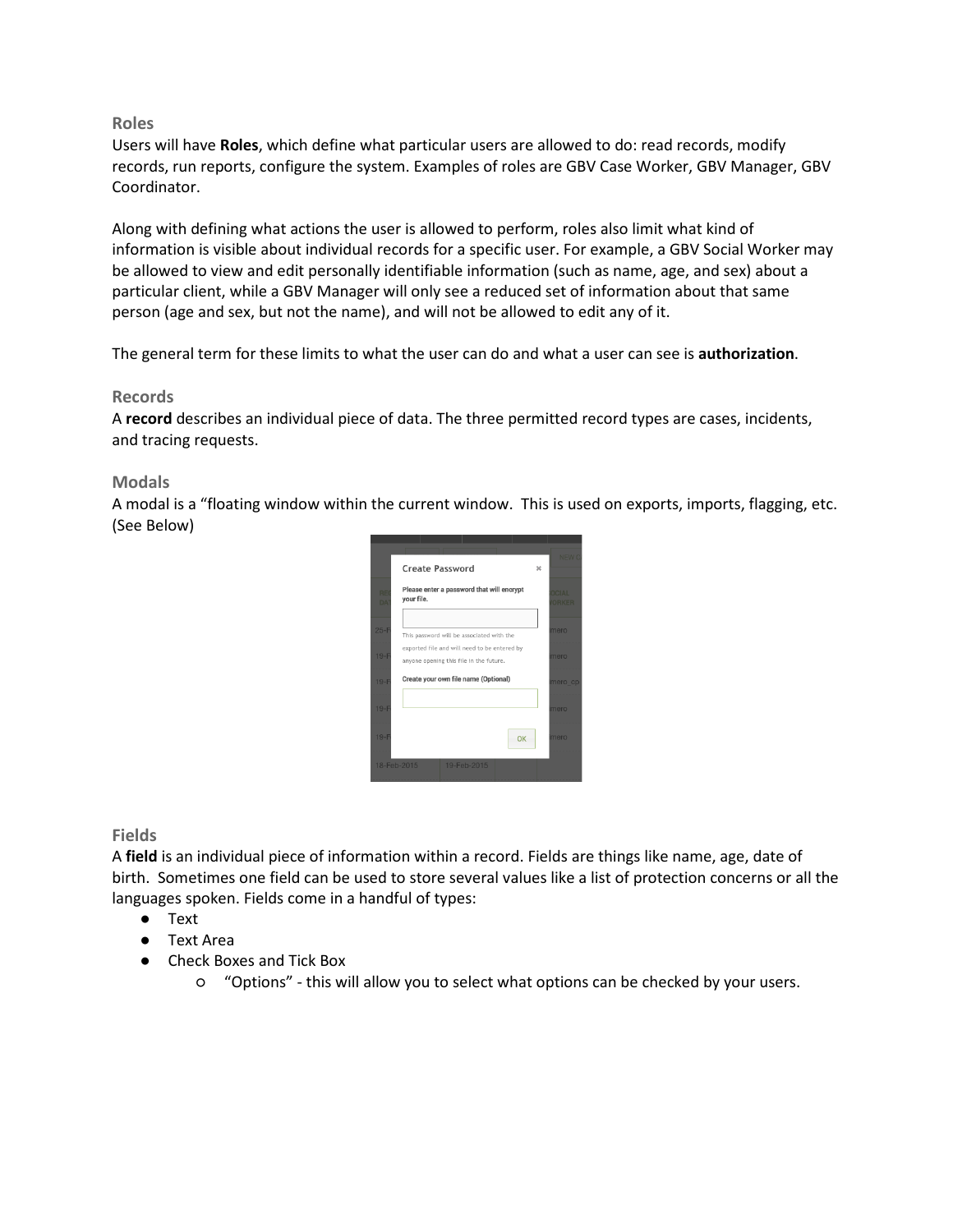| <b>Text Field Type</b> |                                            |
|------------------------|--------------------------------------------|
|                        |                                            |
| <b>Text Area Type</b>  |                                            |
| <b>Check Box Type</b>  | Check Box 1, Check Box 2, Check Box 3<br>M |
| <b>Tick Box Type</b>   | "Yes"                                      |

- Select Drop Down
	- "Options" or "Lookups" Using Options will allow you to create the drop down values. Using Lookups will allow you to use a predetermined set of data as part of the field similar to Location. You cannot select both Option and Lookups. When entering Option, each value should be on a separate line.
- "Multi-select" Allows a user to select more than one answer.
- Radio Button "Options" allows you up to 3 short choices for the radio button values
- Numeric Value

| <b>Select Drop Down Type</b> | (Select)                              |
|------------------------------|---------------------------------------|
|                              |                                       |
|                              | Radio Button Type   Yes   No<br>Maybe |
|                              |                                       |
| <b>Numeric Field Type</b>    |                                       |

● Date Range

| <b>Date Field Type</b> |                                             |
|------------------------|---------------------------------------------|
|                        | dd-mmm-yyyy                                 |
| Date Range Field Type  | <b>Date Range</b><br>Date<br>$\bullet$<br>C |
|                        | From:                                       |
|                        |                                             |
|                        | To:                                         |
|                        | dd-mmm-yyyy                                 |

**Help Text** is an option within each field that will allow you to provide some guiding language to give the user a frame of reference for the proper answer - or how to come to a conclusion based on information provided.